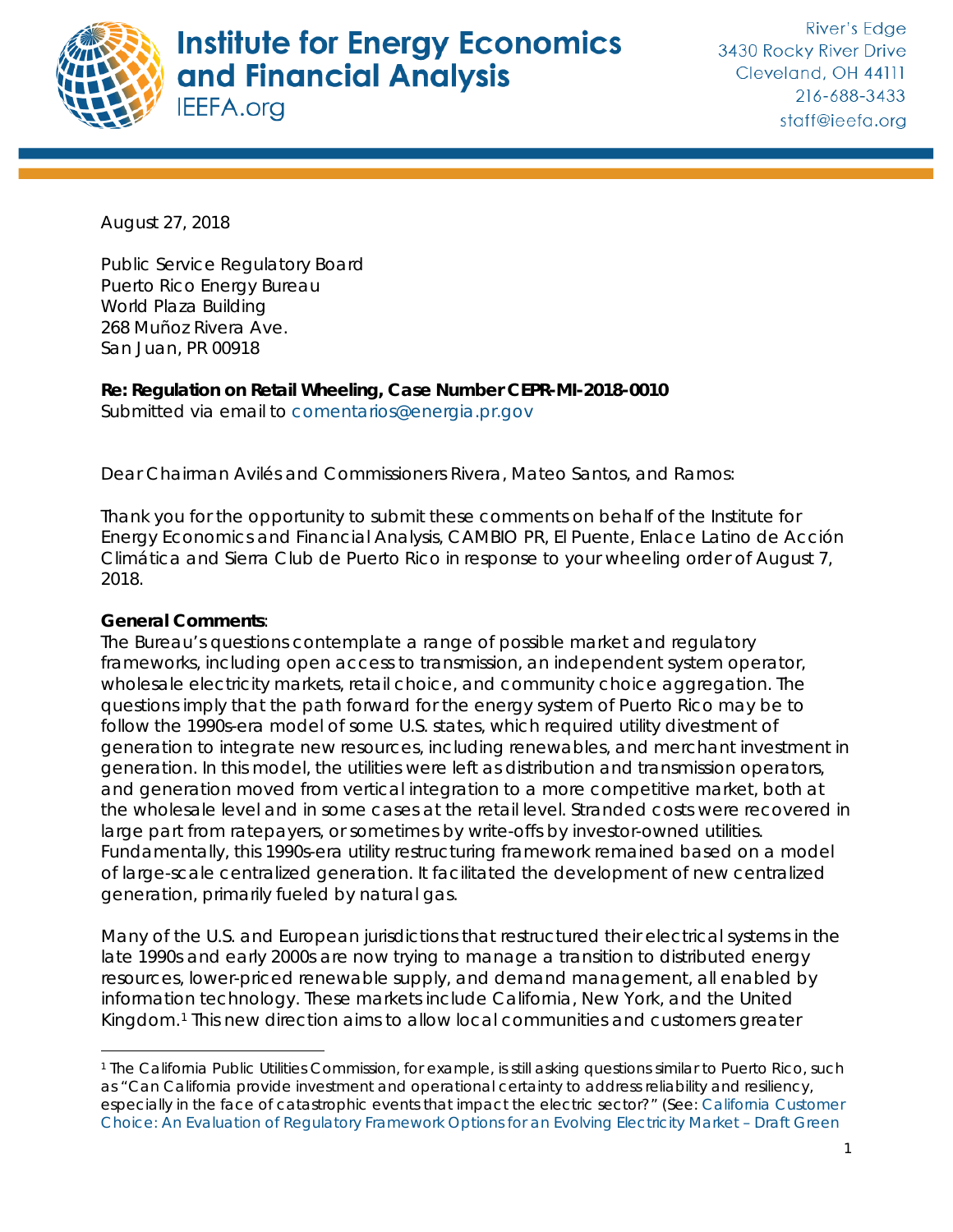control over their energy system and the ability to "island" from the central grid when circumstances require (for example, in cases of storms, floods, or grid outages). New market models are just now being developed to adapt to the entry of behind-the-meter technologies (net metering/rooftop solar), community choice aggregation at unforeseen levels, and the rapid growth of all forms of distributed energy resources.

Today, Puerto Rico has an opportunity to bypass large-scale investment in central generation from fossil fuel plants, and to move directly to a more flexible, nimble, and resilient system based on renewables and distributed energy resources, thereby avoiding investment in more costs that are likely to end up stranded. Low prices for distributed renewable resources, including demand response, energy efficiency, and storage are rapidly stranding legacy investments in fossil fuels.

Adapting any of the tools referenced in the Bureau's questions to Puerto Rico's context requires clarity around the end goals the Bureau seeks to achieve in the transformation of the electrical system, as well as a clear analysis of whether these regulatory tools are compatible with the current reality of Puerto Rico's electrical system[.2](#page-1-0)

There is an urgent need to transform Puerto Rico's electrical system into one that is affordable and reliable. The Financial Oversight and Management Board has set a goal of rates below 20 cents per kWh.<sup>[3](#page-1-1)</sup> This requires phasing out expensive, fossil fuel-based generation and investing in local sources of renewable energy, as well as investing in carrying out deferred maintenance of PREPA's assets in order to integrate those renewable resources. It also requires reform of the electrical system's governance; the administration of PREPA has become driven by short-term political considerations, plagued by expensive contracting scandals, and largely unaccountable to the public it serves. The development of decentralized energy technologies, which did not exist as economical options during most of PREPA's history, provides a new opportunity not only to construct a resilient electrical system with electricity generated close to where it is used, but also for PREPA's customers to take on more active roles as producers of electricity, creating new possibilities for governance of the electrical system.

#### **The Bureau's scoping questions cover a range of possible market structures. Based on experience in the mainland U.S., we do not believe that these structures are all conducive to achieving the end goals of an electrical system that is affordable for all and that supports a high penetration of distributed energy resources.**

In particular, the attached briefing paper released by IEEFA last week reviews the experience of New York and other states with retail choice (Attachment 1). The paper explains that retail choice in those states has failed to provide savings to residential

 $\overline{a}$ 

*[Book](http://www.cpuc.ca.gov/uploadedFiles/CPUC_Public_Website/Content/Utilities_and_Industries/Energy_-_Electricity_and_Natural_Gas/CCC%20Paper.pdf)* (May 2018). And the New York Department of Public Service initiated the Reforming the Energy Vision proceeding after hurricane Sandy to explore new models and market frameworks for distributed generation.

<span id="page-1-0"></span><sup>&</sup>lt;sup>2</sup> In the Commission's own words, "the development of a balanced market structure, which encourages investment and economic development, guarantees quality services at just and reasonable prices, ensures equitable access to energy services and promotes innovation in the energy services industry requires a process of introspection to define our expectations and frame our energy aspirations." (Commission order of October 27, 2017 in Case No. CEPR-IN-2017-0002)

<span id="page-1-1"></span><sup>3</sup> PREPA Fiscal Plan, August 1, 2018, p. 2.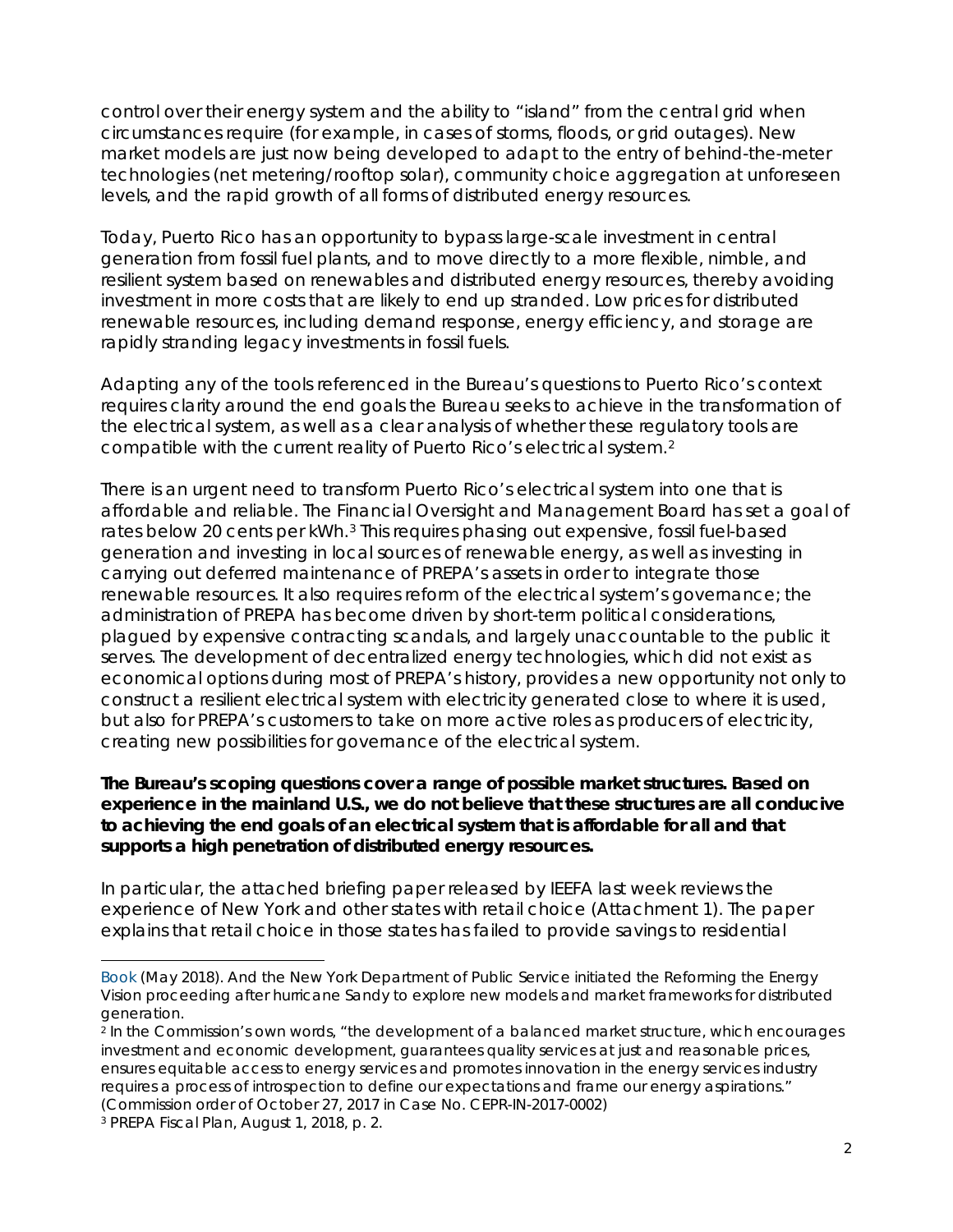electricity customers. The paper concluded, "With the turmoil in Puerto Rico's physical electrical system as well as the many regulatory, ownership, and policy changes coming or likely to be coming, we are highly skeptical that Puerto Rico can avoid the missteps that have befallen other states that implemented retail choice. Indeed, we think it is highly unlikely that retail choice, even if implemented perfectly, would do much to address high residential rates."

We also believe that the question of whether to implement wholesale electricity markets in Puerto Rico, addressed in some of the Bureau's questions, is premature. One of the advantages of establishing wholesale electricity markets in the mainland United States was the ability to integrate multiple utility balancing authorities and economically dispatch resources over a broader geographic region in order to lower costs, an advantage that is obviously not available to an island such as Puerto Rico. Indeed, Puerto Rico's electrical system is about one-seventh of the size of the smallest wholesale electricity market in the mainland United States, and it is difficult to envision such a market being very liquid or involving a wide range of players, at least in the near term.<sup>[4](#page-2-1)</sup> PREPA attempts to dispatch its units economically now, but because of the poor condition of Puerto Rico's generation and transmission systems and lack of demand management, PREPA has several expensive units that effectively operate as "reliability must run" (including units at San Juan, Palo Seco, and Aguirre) and, as simple cycle boilers, PREPA tries to keep these units running for at least a month once they are operating.<sup>[5](#page-2-0)</sup> This constrains the ability to undertake economic dispatch, a situation which would not immediately change under the implementation of a wholesale market.

Additionally, wholesale market structures in the mainland United States were not established with the goal of driving the development of distributed energy resources. If it is a priority for Puerto Rico to develop distributed resources in order to improve reliability and resilience in the face of extreme weather events, a wholesale electricity market alone is unlikely to advance this goal. Indeed, the prioritization of resiliency goals appears to be driving a revised IRP for PREPA that calls for splitting the grid into eight island-able minigrids. If new generation is planned to provide for localized mini-grid self-supply during an outage based on this IRP, then the location of new generation will largely be determined by transmission constraints and resource availability, without need for a market construct, and the grid operator (under normal operating conditions) would be able to operate the island-wide system according to economic dispatch.

One of the possible theoretical advantages of a wholesale electric market in Puerto Rico would be the fact that, under such a construct, the risk of overbuilding the generation system would be borne by private wholesale generators, not Puerto Rico electric customers. (That is, merchant generators, and not Puerto Rico electric customers, would bear the risk of not being able to sell their power). However, because of Puerto Rico's ongoing fiscal crisis and the current trend of rapidly declining electrical sales, we are

<span id="page-2-1"></span> <sup>4</sup> In FY 2017, PREPA's sales were 17 TWh and peak demand on the system was 3.1 GW. ISO-New England, the smallest wholesale electricity market on the mainland served a load of 121 TWh with a peak load of 23.7 GW. (Sources: [PREPA June 2017 Monthly Report to the Governing Board;](https://www.aeepr.com/INVESTORS/DOCS/Financial%20Information/Monthly%20Reports/2017/June%202017.pdf) and ISO-New England, ["Net Energy and Peak Load Report,](https://www.iso-ne.com/isoexpress/web/reports/load-and-demand/-/tree/net-ener-peak-load)" August 14, 2018.

<span id="page-2-0"></span><sup>&</sup>lt;sup>5</sup> PREC Technical Conference August 14, 2018 in Case No. CEPR-AP-2018-0001. See the recording of the [hearing](https://www.youtube.com/watch?v=HAl_4knmhd8) at 35-37 minutes.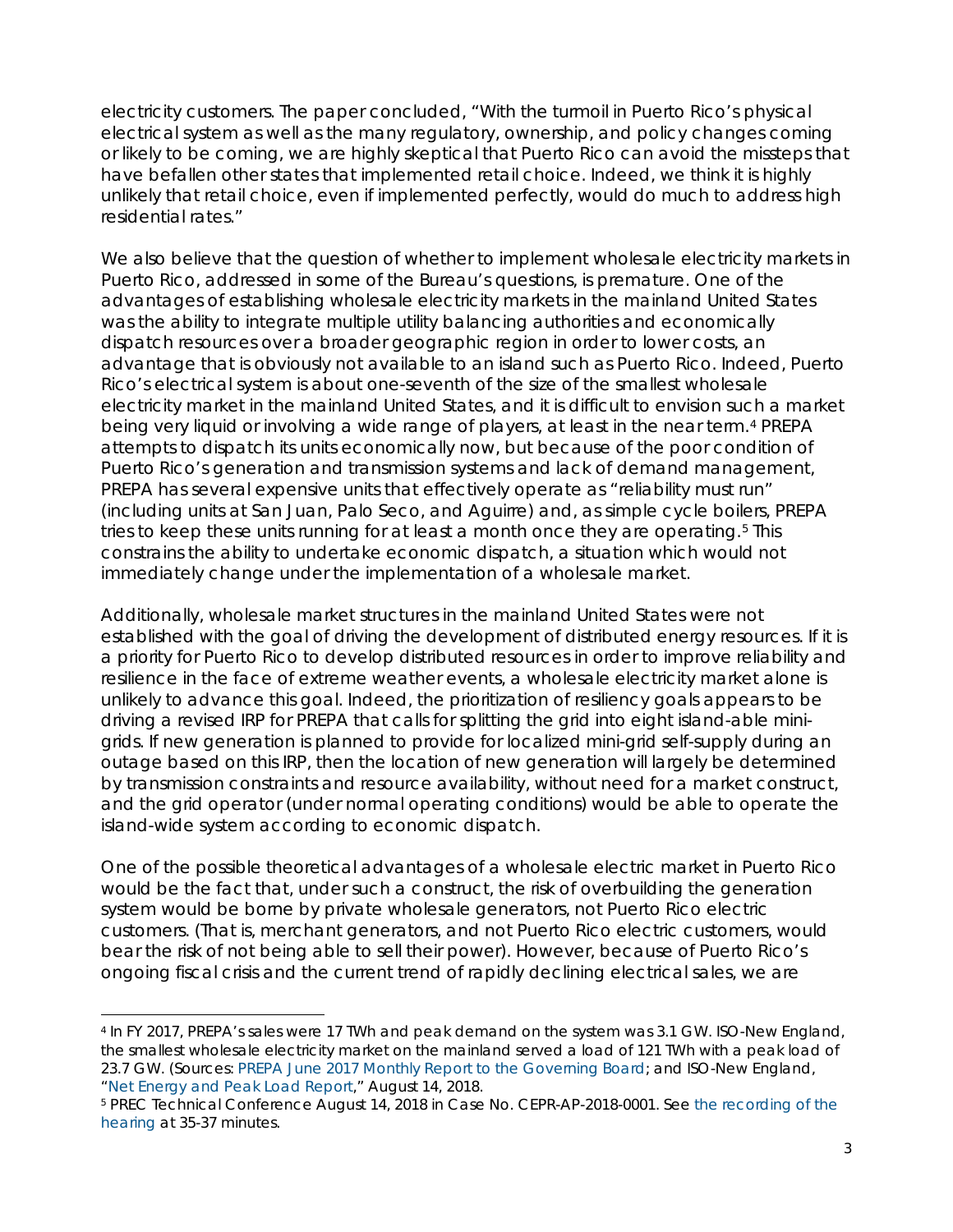skeptical investors would be interested in developing generation projects in Puerto Rico without long-term contracts for power sales or other taxpayer-backed guarantees.

In short, we do not see how the implementation of a wholesale electricity market at the current time would offer advantages in achieving the goals of an affordable, renewable, and reliable electrical system. Additionally, Puerto Rico electric customers would bear the administrative costs of set-up and ongoing operation of such a market.<sup>[6](#page-3-0)</sup>

In the context of this wheeling proceeding, we believe that wheeling regulations could provide an opportunity to facilitate more active participation by consumers ("prosumers") in the electrical system and drive down costs by providing open access to the transmission system. We recognize that there is interest on the part of some municipalities and industrial customers in supplying their own power, as well as interest in forming energy cooperatives. With open access, large customers, including organized groups of commercial and residential customers, could negotiate on an equal footing with suppliers. (Note that this is distinct from retail choice in which, as described above, individual residential customers have a choice between retail suppliers but no ability to negotiate terms). We recommend that the Bureau establish rules for access to the transmission system for those local entities interested in contracting for alternative sources of power generation, including industrial customers, energy cooperatives (if legally authorized to form in Puerto Rico), and municipalities. This would empower these entities to pursue multiple options for their power supply, including self-supply at the local level, contracts with PREPA, and/or contracts with nearby independent generators who are able to wheel power across PREPA's transmission system. We emphasize that this should be done within the context of the IRP, which appears to support a more decentralized system of island-able mini-grids. For reasons of grid resiliency, we do not advocate the use of wheeling to support greater reliance on long-distance transmission.

If the Bureau implements a wheeling policy, the Bureau would need to take steps to minimize the risk of stranded costs and to allocate such costs in a just and reasonable manner. A robust and regularly updated planning process would be necessary in order to plan for entities defecting from PREPA's system to self-supply.

Puerto Rico has an opportunity to skip over the markets of the past and create a more flexible system. It has resources that have been considered liabilities, but if seen with a modern perspective, could be strengths. These resources include: (1) a utility which is already state-owned and, with strengthened reform and regulation, should be more amenable to doing what is best for ratepayers than a privately-held company would be; (2) the valuable availability of solar energy in all parts of the island, at ever-decreasing prices; and (3) the island's geography, which ensures that distributed generation will enhance resiliency and reduce the need for long-distance transmission— in other words,

<span id="page-3-0"></span> <sup>6</sup> The start-up cost for ISO-New England in 1998 was \$55 million (\$85 million in current dollars), and start-up costs for the 6-7 times larger PJM market were \$220 million in current dollars. (Source: Henwood Energy Service, ["Study of costs, benefits and alternatives to Grid West,](https://sites.hks.harvard.edu/hepg/Papers/Henwood.grid.west.1004.pdf)" October 15, 2004. Costs translated into 2018 dollars.) Ongoing administrative costs for PJM amount to 1% of the overall customer bill. (Source: Monitoring Analytics, "2017 State of the Market Report for PJM: Introduction", March 8, 2018, p. 17 of Volume 1).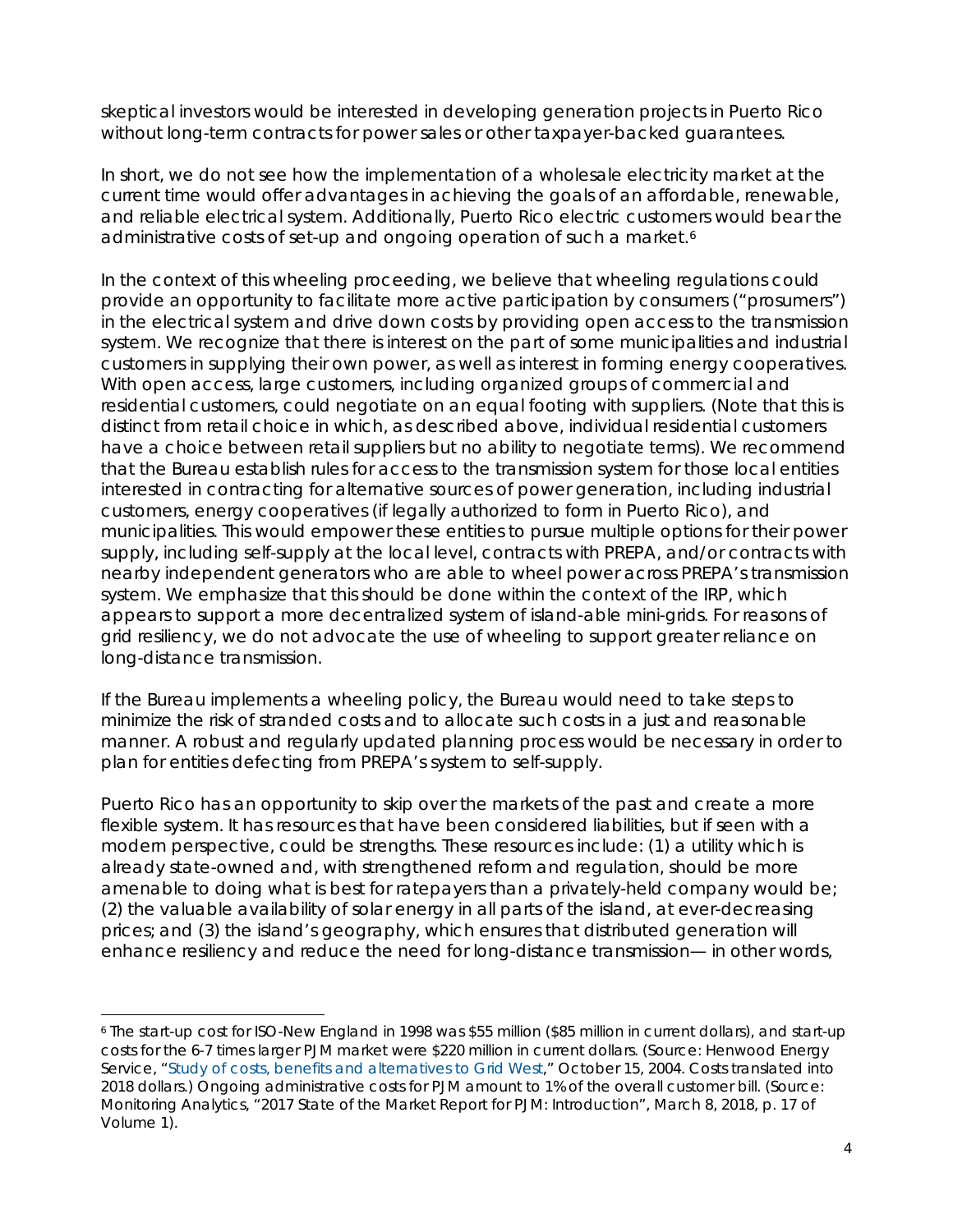the ability to go straight to a  $21<sup>st</sup>$  century system without installing more  $20<sup>th</sup>$  century technology.

#### **Answers to Bureau Questions**

#### **1.1 Should PREPA continue to own generation, or should PREPA divest all of its generation assets?**

The goal of achieving an affordable, reliable electrical system based on distributed, renewable energy could in theory be achieved regardless of whether or not PREPA owns generation.

Divestiture of generation assets poses risks to consumers. As contemplated by Act 120, PREPA would procure electricity from privately-owned generators under long-term contracts. If such contracts are structured with PREPA's existing oil-fired units, it will create a structure in which those plants are maintained and compensated for their output regardless of their economic value to the system. Additionally, Puerto Rico will very likely find itself with stranded costs if new merchant natural gas plants are built, as the falling cost of renewable generation and energy storage make natural gas less and less economical. And finally, there is a significant risk, given PREPA's contracting history,<sup>[7](#page-4-0)</sup> that contracts will not be structured to promote the welfare of Puerto Rico electric customers. There is an urgent need to reform PREPA's contract process to be fair and transparent and to ensure that contracts align with an integrated resource plan developed through a transparent public process and approved by the Bureau.

If divestiture of generation assets moves forward, however, sale of a small portion of assets to qualified buyers could serve as a demonstration project to test certain assumptions about the value of adding merchant generation at strategic points in the system, and even the availability and interest of qualified buyers. But such sales would have to be made transparently: with public access to the terms and conditions, with thorough review by the Bureau, and under conditions that bring benefit to ratepayers rather than just being structured so that bidders will want to respond. In addition, sale of local transmission and distribution assets to communities or cooperatives for the purpose of installing renewable distributed generation facilities could help build local generation capacity.

<span id="page-4-0"></span> <sup>7</sup> Past contracting scandals include: renewable energy contracts that the Puerto Rico Energy Commission has found inordinately profited developers (Puerto Rico Energy Commission Case No. CEPR-AP-2015-0002, Commission Order, September 23, 2016, p. 59-60); a contracting structure for financial consultants on a bond deal whereby the consultants themselves were entrusted with determining the reasonableness of their own fees (Puerto Rico Energy Commission Case No. CEPR-AP-2016-0001, Commission Order, June 21, 2016, paragraph 271); a multi-decade oil scandal that was the subject of multiple audits by the Puerto Rico Comptroller and a 2016 investigation by the Puerto Rico Senate (see Puerto Rico Senate, "Special Commission for the Study of the Standards and Procedures Related to the Purchase and Use of Oil by the Puerto Rico Electric Power Authority and of Government Integrity", Final Report, December 5, 2016); and the notorious Whitefish contract scandal for the rebuild of infrastructure after Hurricane Maria, of which no audit has been made public despite the initial promises of Governor Rosselló.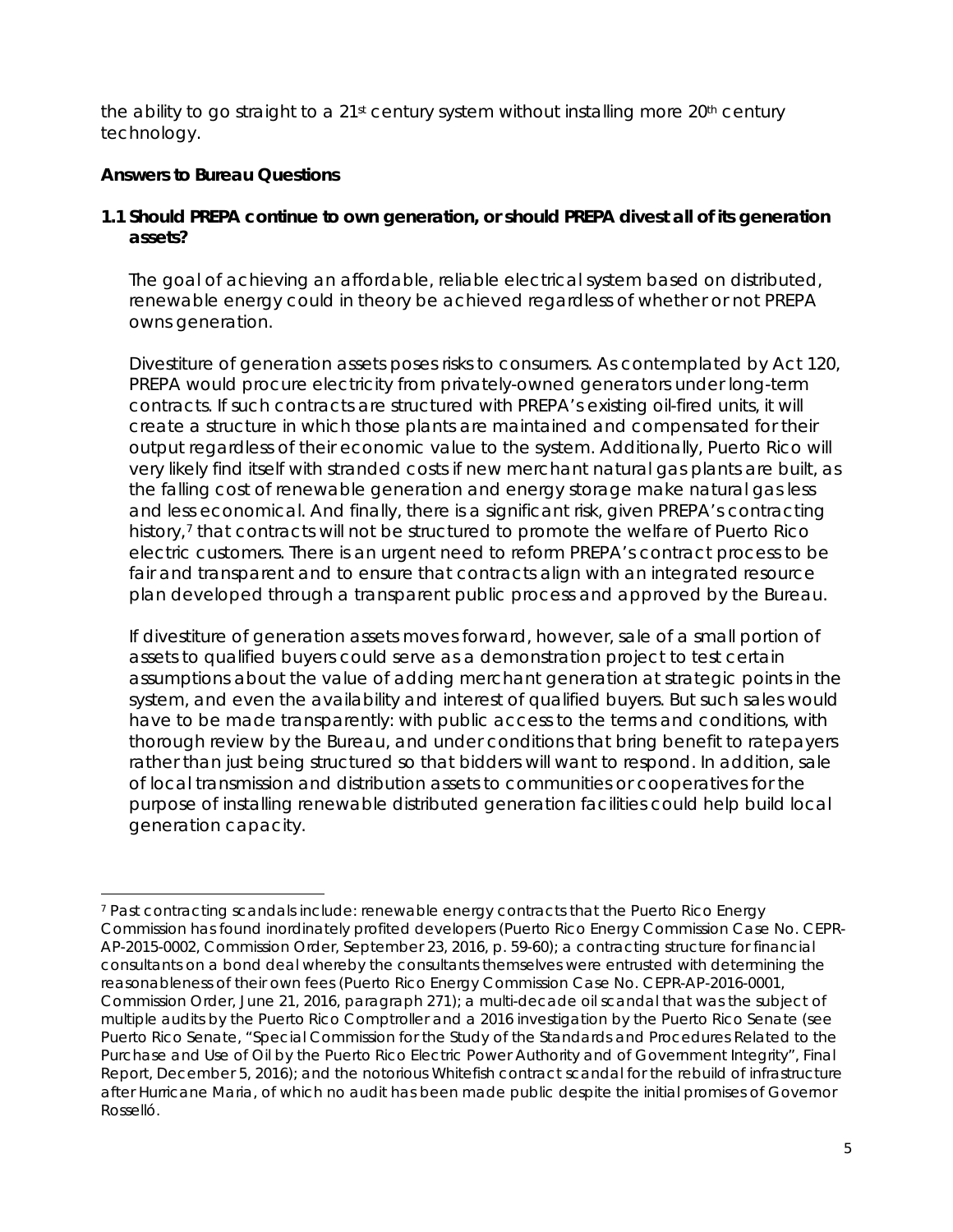Another model available is to require structural separation of PREPA into a generation subsidiary and a transmission and distribution subsidiary. With strict separation rules, the T&D subsidiary would be required to maintain open access to all other generation, while continued ownership of some generation would contribute to the utility's revenue.

#### **1.2 How should supply be procured? Should it be procured through bilateral contracts, or through a centrally dispatched wholesale market?**

If PREPA retains some generation and serves as the T&D provider, procurement would not differ structurally from today's market. However, additional measures are imperative to ensure that new generation supply is primarily renewable, and that natural gas resources are either phased out if non-strategic, or limited in scale to the minimum system requirements. This could be accomplished with a loading order policy for new generation. An example is California's policy: 1) cost-effective energy efficiency and demand response; 2) renewable sources of power and distributed generation; and 3) clean and efficient fossil generation.[8](#page-5-0)

The question assumes that the government policy will be to maintain a centrally coordinated energy market. However, there are other models available, including encouraging the development of locally-owned energy systems, at the microgrid, community, or municipal level. Financing may come through a large user— a university, a consortium of schools, a retail mall— in concert with community organizations, cooperatives, or municipalities. This model allows communities to own and control their own renewable generation, and to save on prices over the long term. These communities may choose to rely on the grid for stand-by service or to be selfsufficient.

#### **1.3 Given that wheeling would allow more buyers of electricity than PREPA, should there be an independent system operator to ensure reliability and administer financial transactions?**

An ISO can be a useful platform for management of dispatch and setting prices on a day-ahead or spot market, when the market is highly centralized. However, that function is only necessary in an established market with numerous participants, where the generation system can be centralized into one grid. Moreover, establishing a trusted entity to manage energy markets and give investors the assurance that their investments will be treated equally with those of the incumbent is a major task. As discussed in the introduction, we do not believe that conditions in Puerto Rico warrant establishing a wholesale electricity market at this time.

#### **1.4 How would you recommend that the Commission ensure non-discriminatory open access to the grid?**

Whether PREPA remains the provider of generation, or takes on the role of neutral distribution and transmission provider, regulations are necessary to ensure non-

<span id="page-5-0"></span> <sup>8</sup> California Public Utilities Commission, Long-Term Procurement Plans: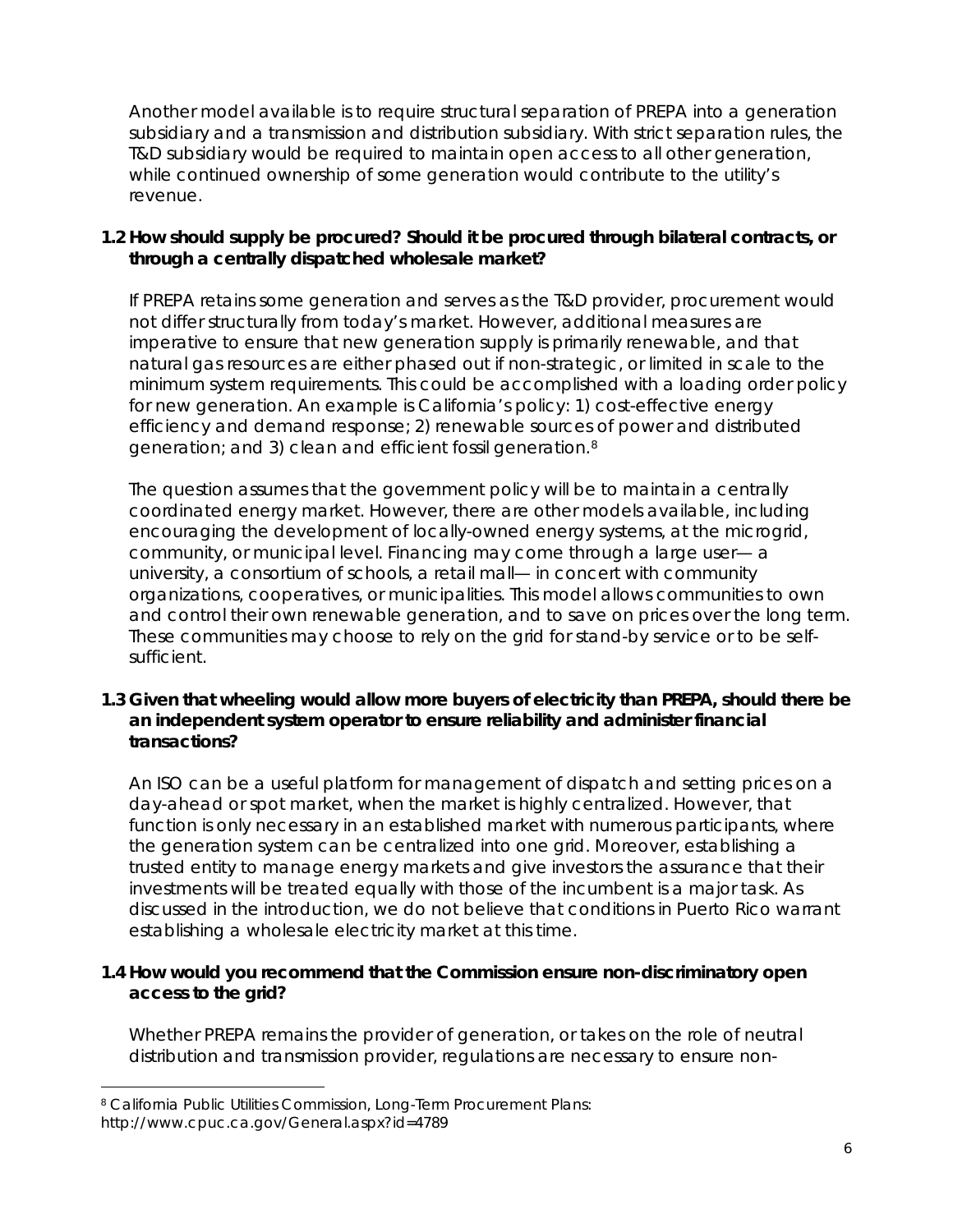discriminatory access to the grid. These regulations should include: publicly tariffed and standardized costs and processes for interconnection; as well as standardized prices for distribution and transmission services regardless of the source of the generation. No special rates, preferences, more timely service, or quality of interconnection can give generation owned by PREPA preferred treatment to that owned by any other entity.[9](#page-6-0) On the assumption that other generators have entered the market but that PREPA still owns generation and is providing transmission and distribution into local grids, PREPA would have to adhere to a set of rules that provide equal access to distribution and transmission on the identical terms that these services are provided to PREPA-owned generation.

#### **1.5 Should the wheeling mechanism include PREPA (or any successor entity) as a default supplier for retail services? Or should all customers be required to choose a supplier?**

We do not recommend that PREPA implement retail choice for the reasons described in the attached briefing note (Attachment 1). States' experiences with retail suppliers of electricity to residential customers overwhelmingly demonstrate that many energy service companies engage in predatory pricing, misleading offers, and inadequate protections, especially when marketing to low-income customers. Analysis in New York showed that residential customers were consistently overcharged by many ESCOs. There is also a record of these retailers transferring customers to themselves without informed consent.

#### **1.6 Should there be reporting requirements to enable customers to have accurate comparisons between other suppliers and PREPA?**

See answer to 1.5. We do not envision a system in which individual residential customers are choosing between suppliers, but rather one in which some may be served by a local energy cooperative, municipality, or microgrid.

#### **1.7 Should the same consumer protection requirements for PRPEA apply to suppliers/Energy Service Companies? What new consumer protections should be implemented for Energy Service Companies?**

See answer to 1.5.

#### **1.8 Should there be collars on contract lengths?**

No comment.

#### **1.9 Should suppliers have a limit on market share?**

Not necessarily. If PREPA retains some share of the generation market, as well as the responsibility of provider of last resort and other customer service obligations, its market share should remain substantial. If the goal is to empower the growth of decentralized generation owned by different actors including industrial users, municipalities,

<span id="page-6-0"></span><sup>&</sup>lt;sup>9</sup> An example of standardized terms for transmission services is the ISO-New England Open Access Transmission Tariff (OATT), at [https://www.iso-ne.com/participate/rules-procedures/tariff/oatt.](https://www.iso-ne.com/participate/rules-procedures/tariff/oatt)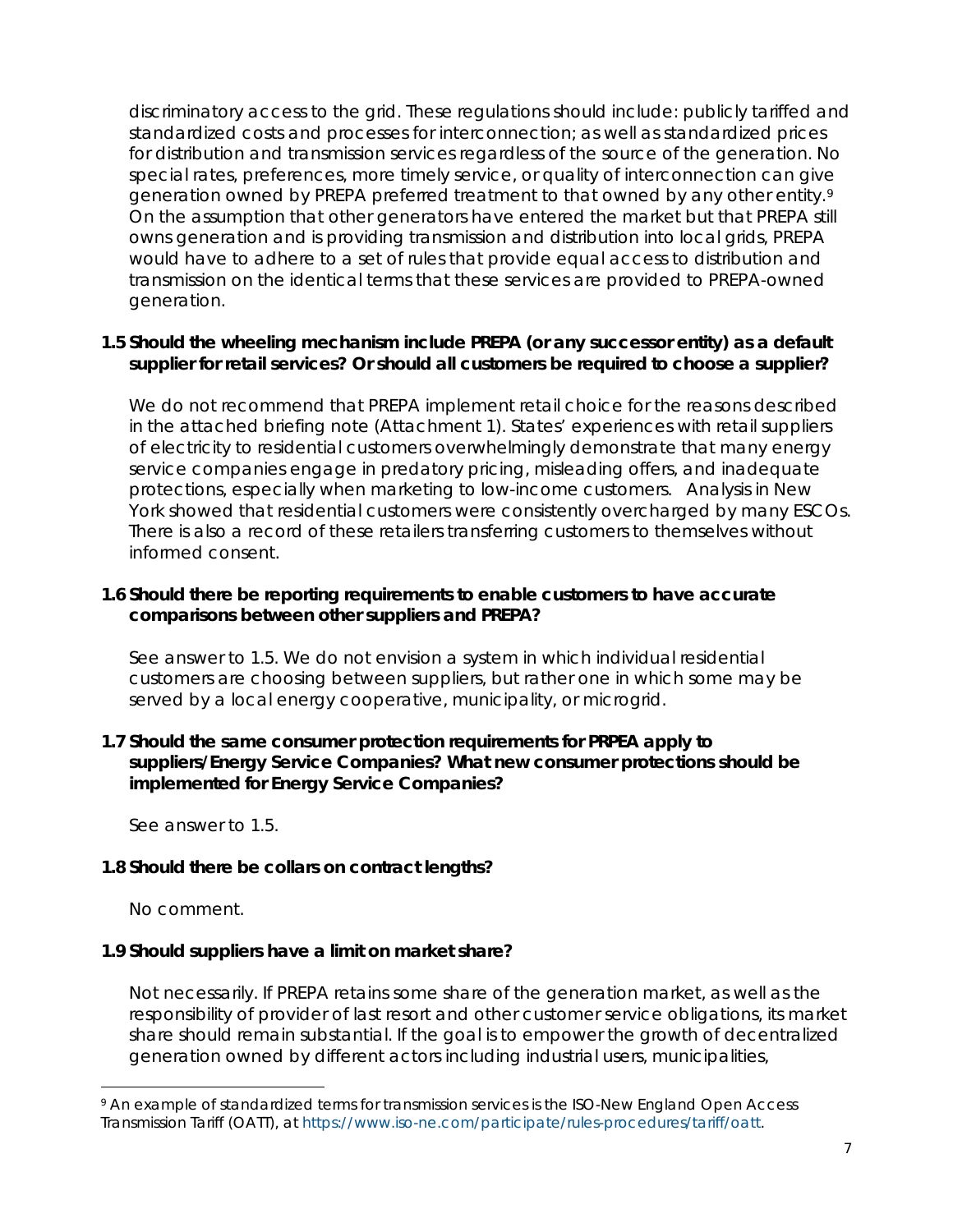cooperatives, and microgrid customers, then market domination by a single supplier is unlikely to be a concern.

#### **1.10 Should community choice aggregation be permitted?**

In most U.S. jurisdictions that permit community choice aggregation, it is structured to allow communities to aggregate their electricity purchases through a retail service provider. Because we recommend against adoption of retail choice, this would preclude community choice aggregation.[10](#page-7-0)

#### **1.11 Does integrated resource planning (IRP) continue to occur after wheeling is implemented? If so, what is the best way to ensure a meaningful IRP in the context of retail competition? What parties, if any, should have responsibility for "procuring" resources identified in the IRP? What happens if the resources identified in the IRP are not being procured? What parties should be responsible for procuring energy efficiency resources and demand response resources?**

Yes, integrated resource planning is essential regardless of whether or not wheeling is implemented. The commonwealth cannot evade its responsibility to assure implementation of its energy strategy, and is the ultimate guarantor of affordability, reliability, resilience, and renewable resources.

As discussed in the introduction, we believe that it would be appropriate to implement open access to transmission and a wheeling tariff to give customers or groups of customers greater flexibility to procure power at the transmission level and to wheel it to where it is used. Again, we emphasize that this should be allowed within the context of a more decentralized vision for the electrical system, and that we do not advocate the use of wheeling to support greater reliance on long-distance transmission across the island.

If such a proposal were adopted, it would be critical to maintain an integrated resource planning process, either for PREPA or, ideally, for the island's electrical system as a whole. The plan should be updated every 2-3 years. PREPA would need to plan around the load defection caused by industrial, cooperative, municipal, or other entities procuring power from non-PREPA suppliers at the wholesale level. If the IRP were island-wide, then all entities seeking to build generation on the island would need to show compliance with the IRP when applying for a certificate of need from the Bureau. (So, for example, if the IRP called for a rapid phase-out of oil generation, a proposed new diesel power plant should not be able to obtain a certificate of need, even if it were planning to sell its power to an entity other than PREPA).

New entrants serving load, such as municipalities or cooperatives, should also have responsibility to meet state goals. For example, California requires annual certification by all energy providers that they have met and will fulfill their power supply commitments to ensure reliability. The California Public Utility Commission reviews these

<span id="page-7-0"></span> <sup>10</sup> *[California Customer Choice: An Evaluation of Regulatory Framework Options for an Evolving Electricity](http://www.cpuc.ca.gov/uploadedFiles/CPUC_Public_Website/Content/Utilities_and_Industries/Energy_-_Electricity_and_Natural_Gas/CCC%20Paper.pdf)  Market – [Draft Green Book](http://www.cpuc.ca.gov/uploadedFiles/CPUC_Public_Website/Content/Utilities_and_Industries/Energy_-_Electricity_and_Natural_Gas/CCC%20Paper.pdf)* (May 2018), p. 10.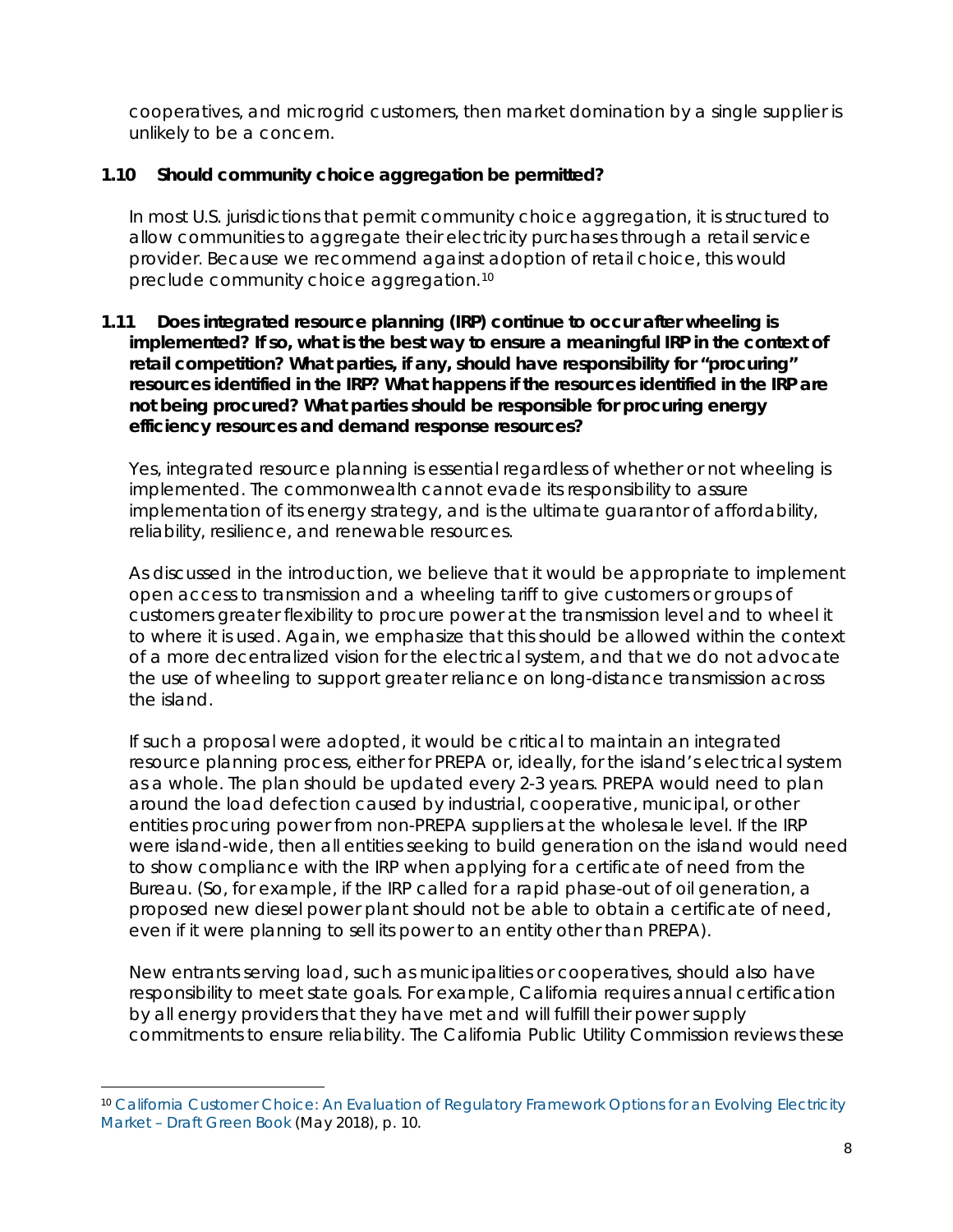certifications annually. If resources are not procured, the Commission may have compliance powers with respect to the utility.

As for procurement of energy efficiency and demand response, that responsibility should be PREPA's at this stage. In the future, responsibility for these programs could devolve to other load-serving entities as well.

#### **1.12 What are the best ways to level the playing field for distributed energy resources to compete with traditional generation resources?**

PREPA's IRP should include distribution system modeling that optimizes the buildout of distributed energy resources, and PREPA should streamline its interconnection process and offer incentives so that those resources are built.

Also, in the near-term, the largest source of money coming into Puerto Rico's electrical system will likely be federal money, not private capital.<sup>[11](#page-8-0)</sup> Therefore, the question is more about the public policy priorities for using this federal money. A program using Community Development Block Grant money to incentivize distributed solar and storage systems, for example, could greatly increase the penetration of distributed energy resources on the island.

#### **1.13 Who should be responsible for stranded assets, if any?**

See response to question 2.3, below.

#### **1.14 Are there any particular considerations regarding microgrids that should be considered in the development of wheeling regulations?**

Microgrids can be a very useful component of the future Puerto Rican energy system, as recognized by the Bureau in its microgrid regulations, Regulation 9028. The development of microgrids at the distribution level should not affect wheeling over the transmission system.

#### **1.15 How will the implementation of wheeling impact the plans to privatize PREPA? What are some of the factors the Commission should take into consideration in drafting wheeling regulations?**

The implementation of wheeling could lead to industrial customers, energy cooperatives (if authorized by legislation), and municipalities choosing to procure power from non-PREPA entities and to wheel it using PREPA's transmission system. This would reduce the load on PREPA's system and reduce the amount of new generation that PREPA might need to build (or contract for) to supply the remainder of its load. If accurate forecasts of grid defection from wheeling are not incorporated into regularly updated integrated resource plans, this will result in overbuilding generation.

<span id="page-8-0"></span> <sup>11</sup> PREPA Fiscal Plan, August 1, 2018, p. 48.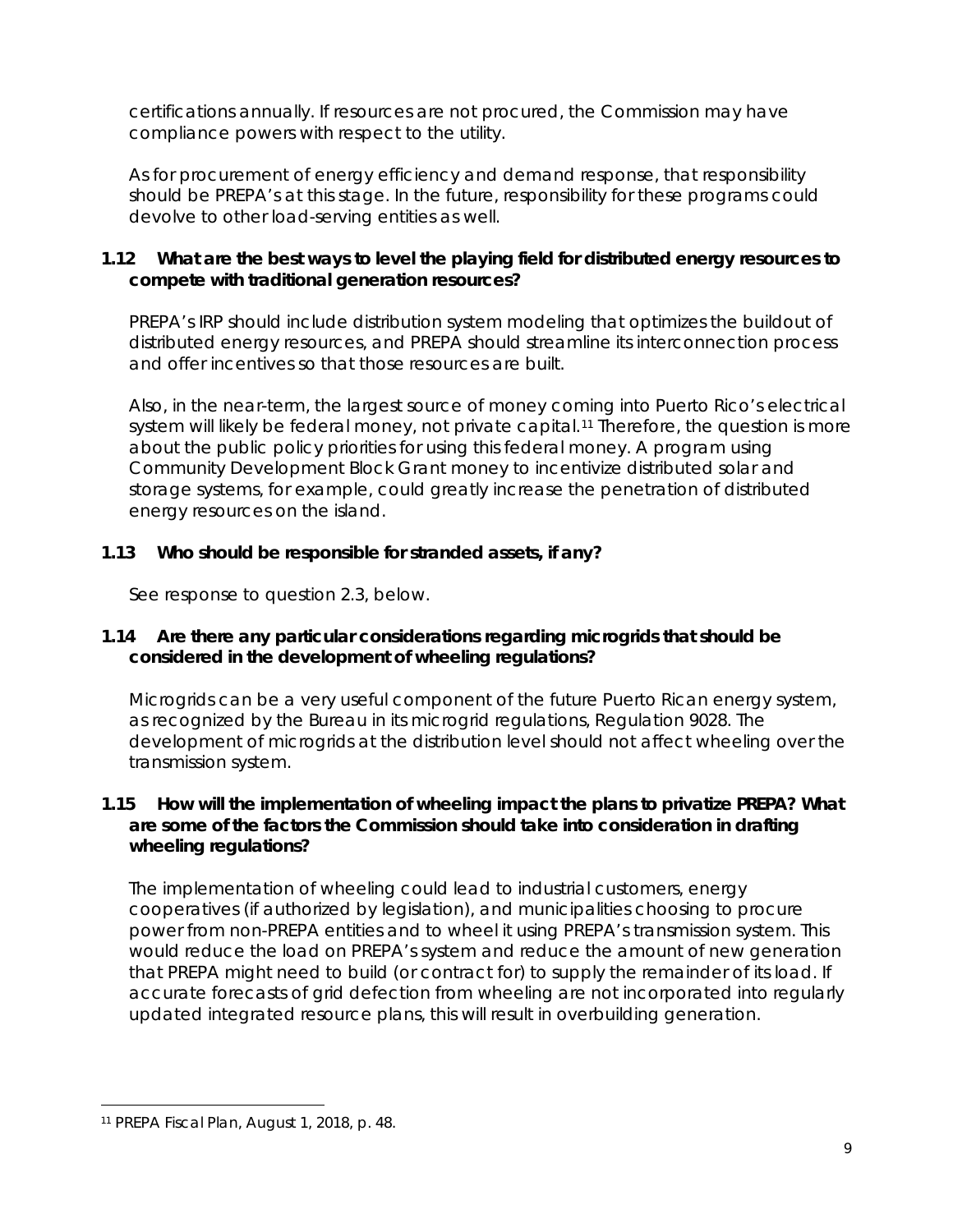#### **1.16 How should the Commission address the issue of a supplier default? Who should be responsible to serve the customers of a defaulting supplier? Should customers be allocated to remaining suppliers or should PREPA or its successor entity be responsible?**

Regulations are necessary to govern the event of default. If an electricity cooperative or municipal electric company is approaching default, it should give ample advance notice to the regulator and its customers in order to allow an orderly transition. The provider of last resort (PREPA or successor) would become responsible for serving the load, but should also inherit the generation owned or contracted by the defaulting supplier.

#### **1.17 How should the Commission address firm point-to-point wheeling in the event that the transmission system cannot accommodate this without further upgrades? Will the reconstruction of new transmission post-Hurricane Maria allow for firm service?**

Although upgrades to the current transmission system are necessary, moving to greater dependence on distributed energy resources should save costs and even require less investment in transmission. In addition, communities investing in distributed energy resources may well be able to depend on neighboring distributed resources for backup or to ensure reliable service. That said, customers choosing to rely on firm point-topoint wheeling may have to bear the additional cost of upgrades required to ensure this transmission capacity.

#### **1.18 What financial or credit requirements should be in place for suppliers / Energy Service Companies?**

No comment.

#### **2.1 What regulations and mechanisms need to be in place to ensure viable revenue and business models for the owner/operator of the transmission and distribution network?**

The owner/operator of the T&D network should be incentivized (or penalized) according to its performance in achieving (or not achieving) goals proscribed by the Bureau. Benchmarks could be related, for example, to standard reliability indices, improving interconnection times, and the amount of distributed energy resources interconnected to the distribution system.

#### **2.2 Should debt service (e.g. collected through a specific charge) for outstanding PREPA debt be a non-bypassable charge, paid by all customers who engage in wheeling? If so, do you have a recommendation as to how such charge should be structured?**

The latest restructuring agreement (published by the Financial Oversight and Management Board on July 30, 2018) contemplates a transition charge to be collected by PREPA and paid to the PREPA Revitalization Corporation, according to the process established under Act 4-2016. The per kWh charge detailed in the agreement would increase the cost of electricity by approximately 10%, acting as a permanent counterweight to other efficiencies and cost savings being planned.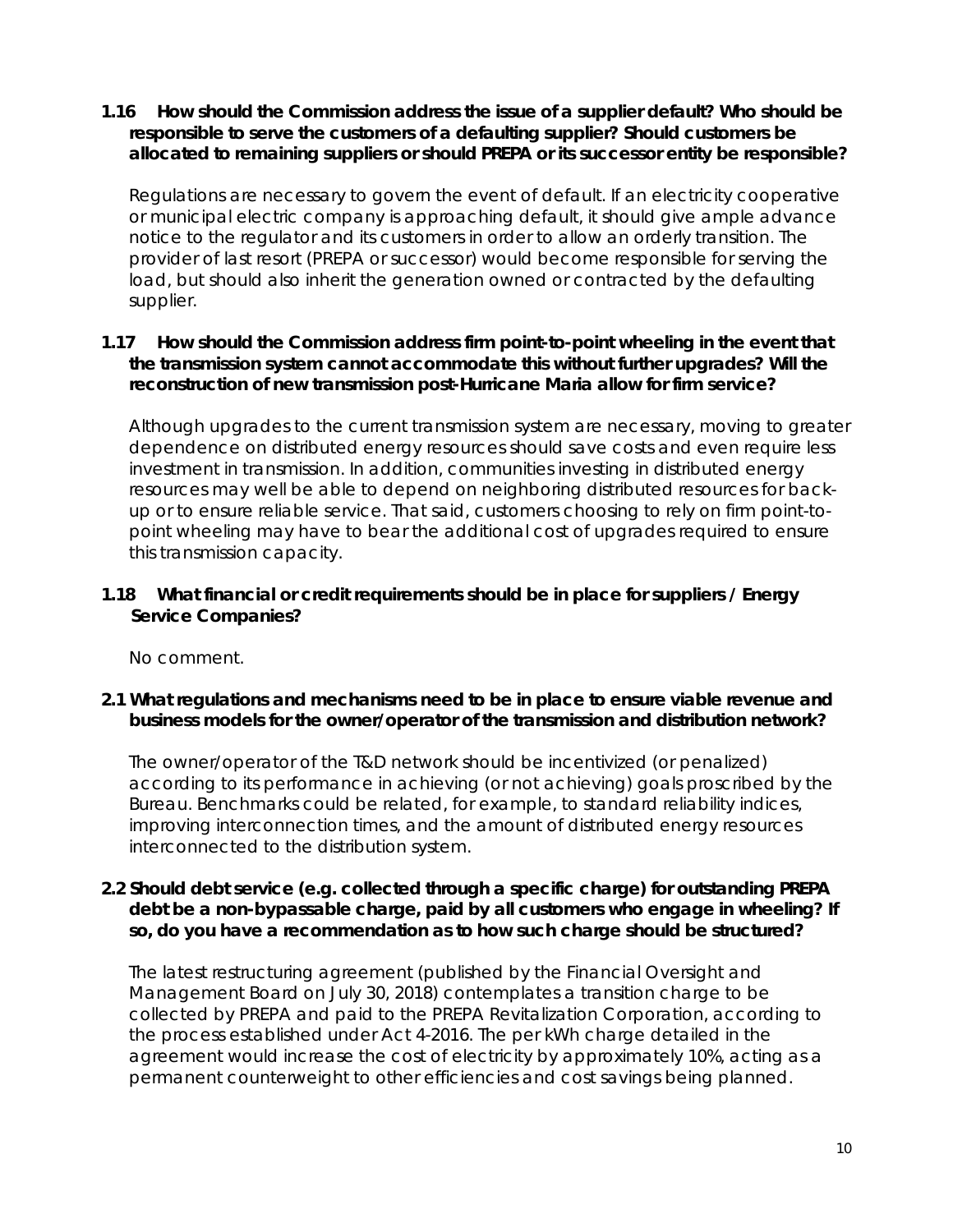All attempts should be made to eliminate the legacy debt from the balance sheet of PREPA, its successors or any future contracting arrangement. This goal can be achieved through substantial reductions in the current bond principal that is finally refinanced by PREPA or the Commonwealth. Bondholders may be able to achieve substantial repayment pursuant to claims against parties involved in the bond transactions similar to those discussed in the FOMB's recently released independent investigation into the island's indebtedness,[12](#page-10-0) as well as through full repayment by bond insurers of the face value of the bond insurance policies PREPA contracted for and through additional federal supports used to rebuild the system.

No transition charge or other fee should be imposed on PREPA ratepayers for the "legacy" debt for at least five years, and the fee should only be adopted by PREPA and the Commission after it is determined that its imposition not push rates beyond a competitiveness threshold. Right now the FOMB has set that threshold at 20 cents per kwh.

**2.3 Should there be an "exit fee" to enable PREPA or its successor to recover any potential stranded generation costs resulting from the loss of customers to competition? If so, do you have a recommendation as to how it should be structured? What other mechanisms should be implemented to prevent shifting of costs to customers who do not choose a competitive supplier?**

This should be determined on a case-by-case basis. Currently there is very little value remaining in PREPA's generation assets and so it does not appear that significant stranded costs would result from entities (industrial customers, municipalities, communities, cooperatives, etc) choosing to self-supply their own generation. We do not recommend that PREPA make substantial new investments in centralized fossil fuel infrastructure.

If PREPA makes a substantial investment in new centralized generation infrastructure in the coming years, any future determination of exit fees by the Bureau should take into account the prudence of PREPA's investment decisions. In general, the Bureau should ensure that locally owned electrical systems are not penalized for seeking to self-supply their own power and improve affordability and reliability in their community.

#### **2.4 How is the revenue requirement for the owner/operator of the transmission and distribution network best determined? Should there by a supply and delivery component to the rates?**

Generally, there is a delivery component to all retail rates, which provides the core revenue to the T&D networks. Owner/operators of the T&D network have also historically been able to earn revenues for providing services such as renewable procurement, underwriting energy efficiency investment, demand response, and lowincome programs.

<span id="page-10-0"></span> <sup>12</sup> Kobre & Kim, "Final Investigative Report," prepared for the Financial Oversight and Management Board, August 20, 2018.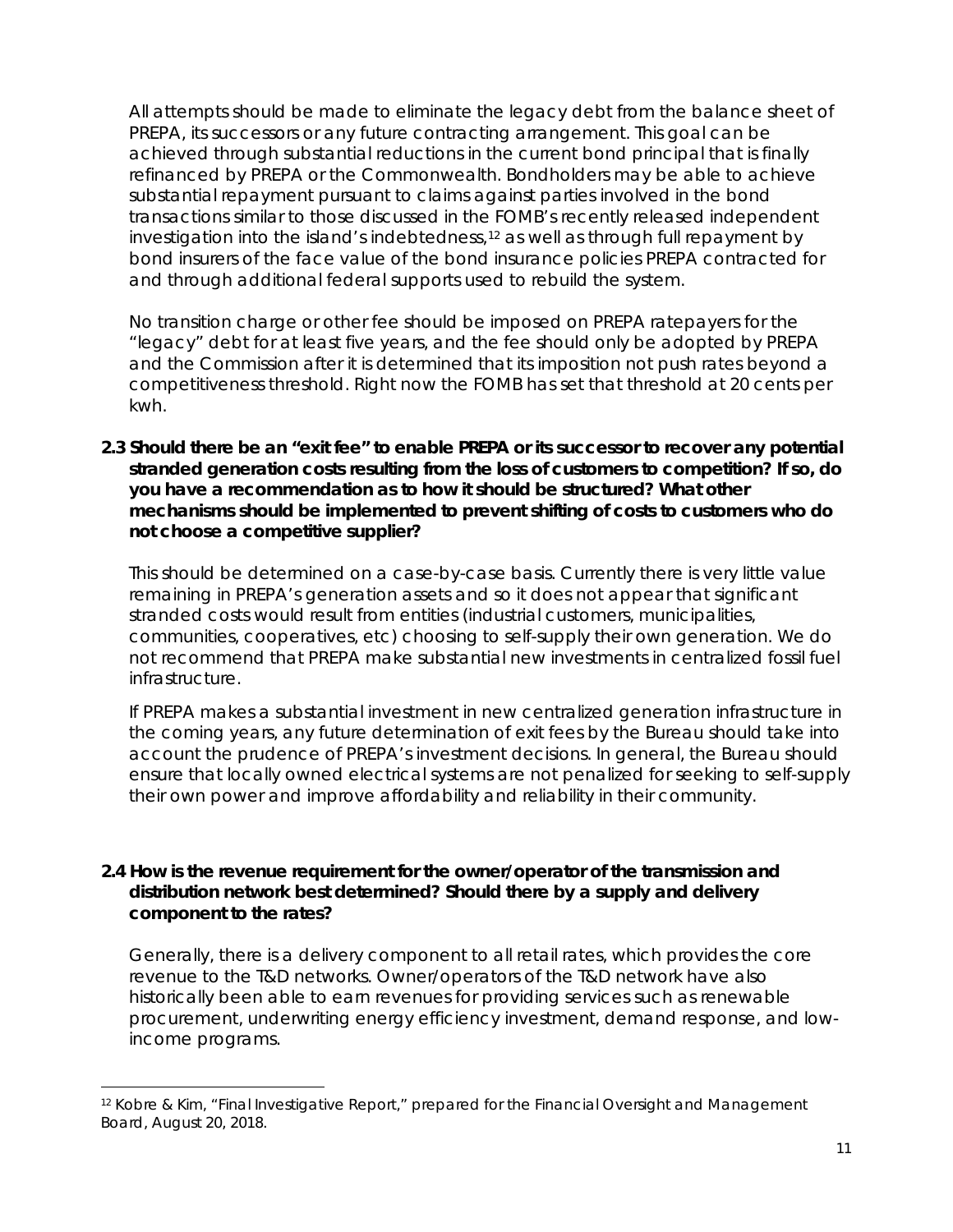**2.5 How should the transmission costs to connect new generation to the grid be treated? Should the cost be socialized among all customers and included in the transmission rate or should it be allocated to the generator? What should be done with respect to network investments/upgrades that cannot be attributed to one particular generator or end-user, and should these be allocated?**

In many states, transmission costs are separated by state- and federal-jurisdictions. State costs for transmission developed by merchant owners is generally the responsibility of the generators that use that facility, for transport and associated services transmission operators provide. When transmission is constructed by regulated utilities, however, state jurisdictional costs are sometimes allocated to all ratepayers, on the assumption that additional transmission benefits the system as a whole by relieving constraints.

We recommend that transmission costs incurred by PREPA to interconnect new generation built under contract to supply a non-PREPA customer via wheeling should be borne by that customer. Network investments that cannot be attributed to a particular end-user should be allocated to all entities connected to PREPA's system.

We appreciate the opportunity to submit comments.

Sincerely,

Cathy Kunkel, Energy Analyst Institute for Energy Economics and Financial Analysis 3430 Rocky River Dr. Cleveland, OH 44111 304-237-3802; ckunkel@ieefa.org

Ingrid M. Vila Biaggi, President/Co-founder CAMBIO PR, Inc PO Box 260025 San Juan, PR 00926 [cambiopuertorico@gmail.com](mailto:cambiopuertorico@gmail.com)

Ruth Santiago, Esq. El Puente, Inc. Enlace Latino de Acción Climática rstgo2@gmail.com

José Menéndez, President Sierra Club de Puerto Rico 1016 Avenida Juan Ponce de León San Juan, PR 00925 jmenen6666@gmail.com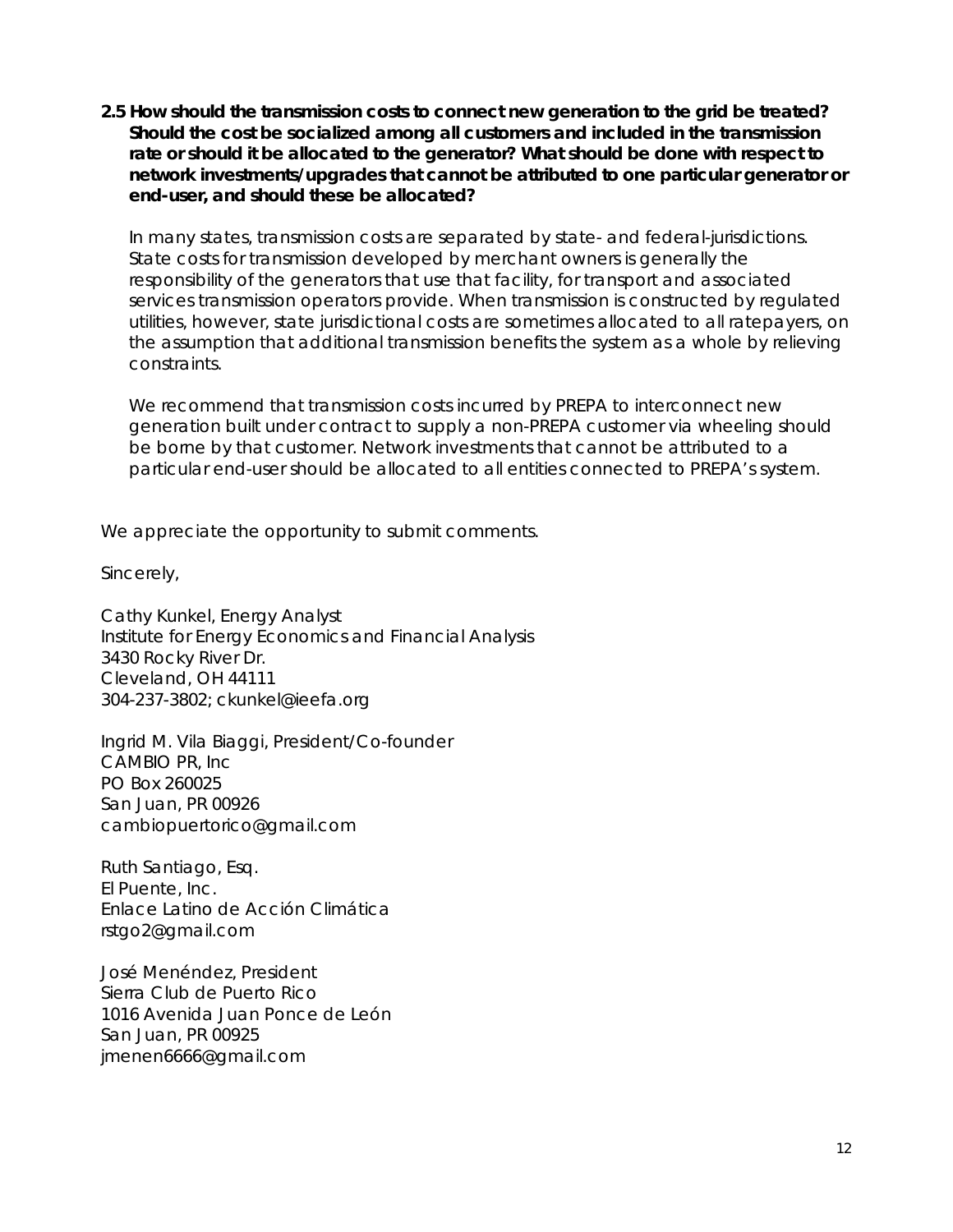

**Institute for Energy Economics** and Financial Analysis **IEEFA.org** 

**River's Edge** 3430 Rocky River Drive Cleveland, OH 44111 216-688-3433 staff@ieefa.org

# **Retail Choice Will Not Bring Down Puerto Rico's High Electricity Rates**

**By Chelsea Hotaling, Anna Sommer and William D. Yates** August 2018

### **Summary**

In the wake of the devastation Hurricane Maria caused Puerto Rico's electrical system, a plethora of policy and regulatory changes have been proposed to rebuild and provide resiliency for the electrical grid. Among the more recent proposals is the suggestion that Puerto Rico move to a model of "retail choice," where individual electricity customers select their providers. Puerto Ricans currently get their electricity from a monopoly utility, the Puerto Rico Electric Power Authority (PREPA).

The impetus for this proposal seems to be that it would reduce the high price of electricity in Puerto Rico, where residential customers paid an average of 20.2 cents per kilowatt hour in 2017, well above the average price for the United States of 12.90 cents per kilowatt hour.<sup>1,2</sup>

José Ortiz, the new executive director of PREPA, is a proponent of retail choice. In an August 20 interview with *El Nuevo Dia*,<sup>3</sup> he referred to it as a "second step" in plans to transform the electricity system where "retailers would come on the scene to negotiate kilowatt sales packages" which customers would purchase.

About one-third of U.S. states have adopted some version of retail choice over the past two decades, and their experience indicates how retail choice would affect electricity rates in Puerto Rico. Rather than proving to be a boon for customers, retail choice has instead cost residential customers billions in excess charges in several states, and some providers have harmed customers by using predatory and deceptive sales practices.

With the turmoil in Puerto Rico's physical electrical system as well as the many regulatory, ownership, and policy changes coming or likely to be coming, we are highly skeptical that Puerto Rico can avoid the missteps that have befallen other states that implemented retail choice. Indeed, we think it is highly unlikely that retail choice, even if implemented perfectly, would do much to address high residential rates.

### **What is Retail Choice?**

 $\overline{a}$ 

In the 1990s, a number of states adopted an alternative to the traditional electricity utility model, in which one utility owns and operates all aspects of the system from the power plants that generate electricity to the wires and poles that make up the transmission and distribution system used to deliver electricity to consumers and thus has a monopoly on the provision of electric service to customers in its service territory. The alternative to this model, known as "restructuring," mandates that these "vertically integrated" utilities sell off their generation assets, so that generation and distribution assets were held by different companies (though, in practice, many were simply spun off to affiliates of the same holding company.) Generation

<sup>&</sup>lt;sup>1</sup> [June 2017 Puerto Rico Electric Power Authority Operations Report.](https://www.aeepr.com/INVESTORS/DOCS/Financial%20Information/Monthly%20Reports/2017/June%202017.pdf) August 18, 2017. See fiscal year 2017 rate, p. 8. <sup>2</sup> U.S. Energy Information Administration (EIA). [EIA electricity sales data for Puerto Rico show rate of recovery since](https://www.eia.gov/todayinenergy/detail.php?id=36832)  [hurricanes.](https://www.eia.gov/todayinenergy/detail.php?id=36832) August 6, 2018.

<sup>3</sup> *El Nuevo Dia*. [Los clientes de la AEE no podrán escoger el proveedor de servicio eléctrico.](https://www.elnuevodia.com/noticias/locales/nota/losclientesdelaaeenopodranescogerelproveedordeservicioelectrico-2437742/) August 20, 2018.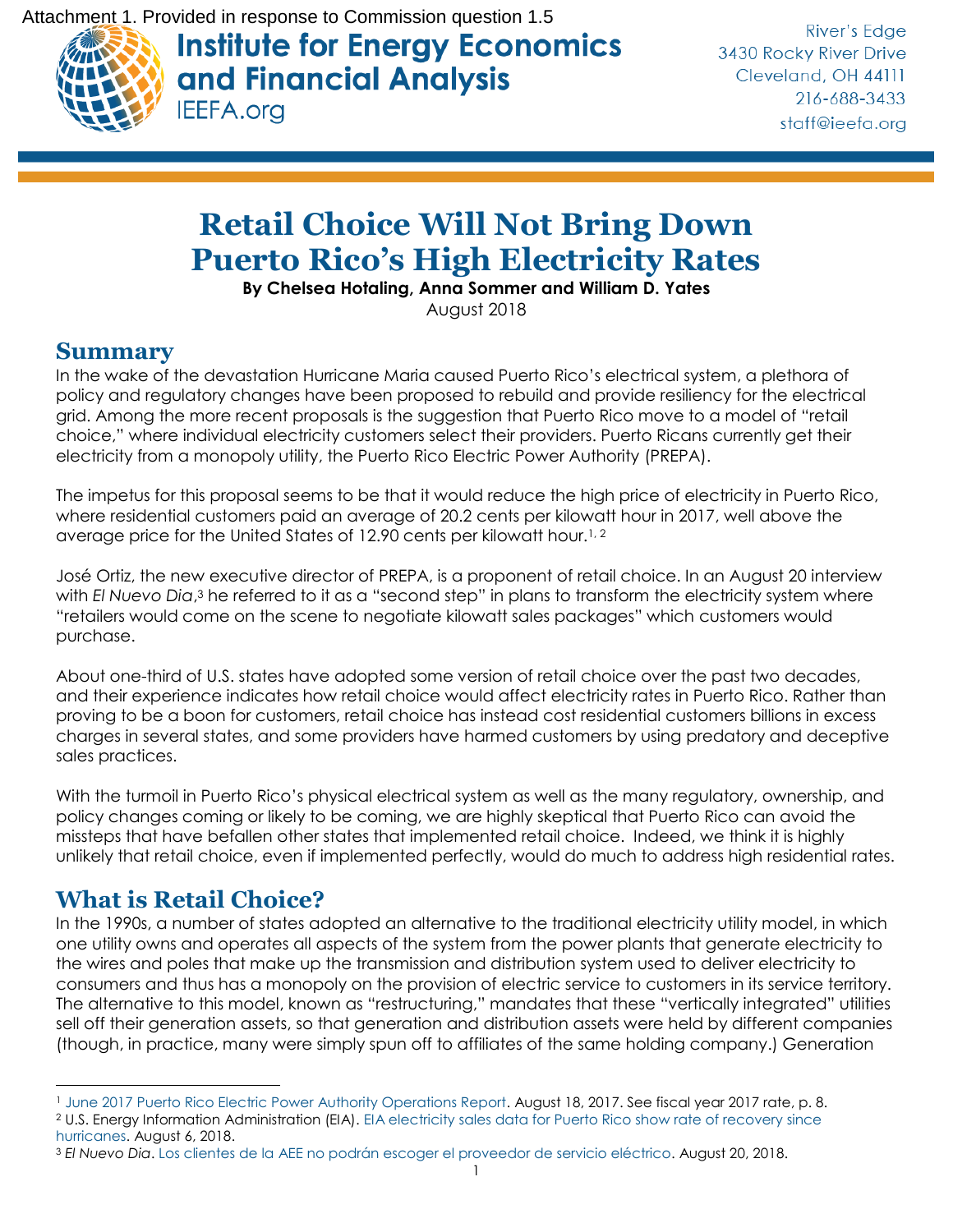owners would then sell electricity into a wholesale market facilitated by the introduction of regional transmission organizations (RTOs) and independent system operators (ISOs).

This opened the door for the introducing retail choice for customers in the states that decided to pursue restructuring. Retail choice allows customers to decide if they want to purchase electricity from the electricity utility that had previously provided service in their area (also known as the default service provider), or from a different retail supplier. Figure 1 shows which states have chosen to implement retail electric choice. 4



#### **Figure 1: States with Retail Electricity Choice**

Source: State public utility commissions (2017).

The retail choice itself refers in most cases to the source of generation. Customers who choose to purchase from a competitive supplier pay whatever that supplier's rate for electricity might be. The remainder of the bill, typically known as the distribution charge, is not subject to retail choice and remains the same for all residential customers. All customers, regardless of whether they purchase electricity from the utility or an alternative supplier, will still be charged a cost for using the distribution system to deliver electricity to their household. Typically, in states with retail electricity choice, ownership of the distribution system has remained with the legacy electric utility.

Proponents of retail choice have argued that it would achieve the following goals: lowering electricity prices through access to competitive wholesale markets where competition is based on price and performance; improving service and options for customers; creating innovative product and service offerings for customers (such as green power products) <sup>5</sup> and making environmental improvements through the displacement of power plants that generate more pollution.<sup>6</sup>

Despite these goals, residential customers in a number of the states that have chosen to adopt retail choice have not seen lower electricity prices. <sup>7</sup> and thousands of customers have been victims of abusive

<sup>4</sup> Taken from Zhou, S. (2017). *An Introduction to Retail Electricity Choice in the United States* (No. NREL/BR-6A50-68993). National Renewable Energy Lab.(NREL), Golden, CO (United States). Retrieved [here.](https://www.nrel.gov/docs/fy18osti/68993.pdf)

<sup>5</sup> Green power products offer a bundling of renewable electricity and renewable electricity credits (RECs).

<sup>6</sup> Federal Energy Regulatory Commission. (2006). [Report to Congress on competition in the wholesale and retail markets for](https://www.ferc.gov/legal/fed-sta/ene-pol-act/epact-final-rpt.pdf)  [electric energy.](https://www.ferc.gov/legal/fed-sta/ene-pol-act/epact-final-rpt.pdf) *The Electric Energy Market Competition Task Force. Washington, DC*.

<sup>7</sup> NCSL Energy Policy Forum. [Electricity Market Restructuring: Where Are We Now?](http://www.ncsl.org/Portals/1/Documents/energy/Energy_Pfeifenberger_Johannes_present.pdf) Presentation by Johannes Pfeifenberger. December 6, 2016.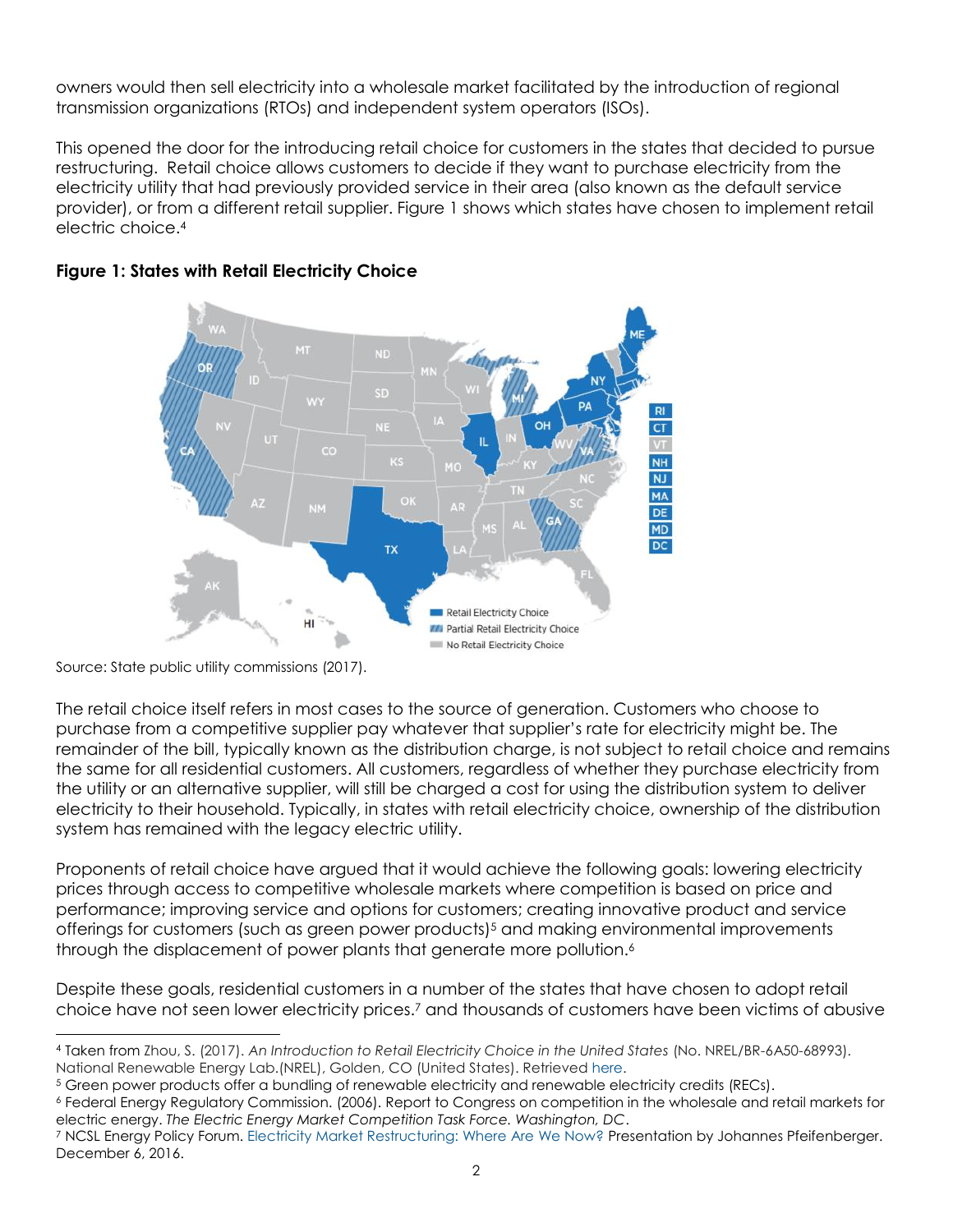and predatory marketing practices.

### **Retail Choice in New York State Has Cost Customers Over \$1 Billion**

Implementation of retail choice in New York State has harmed rather than helped consumers and has sparked thousands of complaints to the state's Public Service Commission.

An audit into charges by energy service companies, known in New York as ESCOs, found that low-income residents in New York paid \$96 million more to these companies in just the thirty months ending June 30, 2016 than they would have paid to a utility for electricity and gas charges.<sup>8</sup> In July 2016, New York Governor Andrew Cuomo announced a moratorium on ESCOs selling electricity and natural gas to lowincome customers, in part because some ESCOS confirmed "they were not likely to provide a guaranteed savings to low-income customers."<sup>9</sup>

More recently, the Public Utility Law Project of New York (PULP) analyzed Energy Information Administration (EIA) data<sup>10</sup> from 2000 to 2016 to determine how much more customers of ESCO service providers paid versus those served by the default provider. PULP found that between 2000 and 2016 ESCO overcharged residential ratepayers \$1.8 billion, with \$1.5 billion of these overcharges occurring between 2010 and 2016. Figure 2 shows the annual excess charges to residential customers served by ESCOs between 2010 and 2016.<sup>11</sup>



#### **Figure 2: ESCO Electricity Extra Cost to Residential Customers in New York**

Source: U.S. Energy Information Administration (EIA).

 $\overline{a}$ 

<sup>8</sup> New York Public Service Commission Press Release. ESCOs Banned From Selling to [Low-Income Customers in New York,](http://www3.dps.ny.gov/W/AskPSC.nsf/96f0fec0b45a3c6485257688006a701a/9398a8fe616603ce85258243006e4b99/$FILE/pr16085.pdf) December 15, 2016.

<sup>9</sup> New York State Office of the Governor Press Release. [Governor Cuomo Announces Moratorium on Competitive Energy](https://www.governor.ny.gov/news/governor-cuomo-announces-moratorium-competitive-energy-service-company-sales-low-income)  [Service Company Sales to Low-Income Customers.](https://www.governor.ny.gov/news/governor-cuomo-announces-moratorium-competitive-energy-service-company-sales-low-income) July 15, 2016.

<sup>10</sup> U.S. Energy Information Administration (EIA). [Average price of residential electricity supplied by ESCOs versus incumbent](https://www.eia.gov/electricity/data.php)  [utilities for 2000 to 2016 derived from EIA dataset Average Price \(Cents/kilowatt hour\) by State by Provider.](https://www.eia.gov/electricity/data.php) Extra cost (overcharges) to New York State residential electric customers supplied by ESCOS versus what they would have been charged if they received their electric supply from their utility from EIA-861 Sales to Ultimate Customers (MWh). <sup>11</sup> Testimony of William Yates in New York Public Service Commission Case No. 15-M-0127, filed October 13, 2017, with 2016 data added on.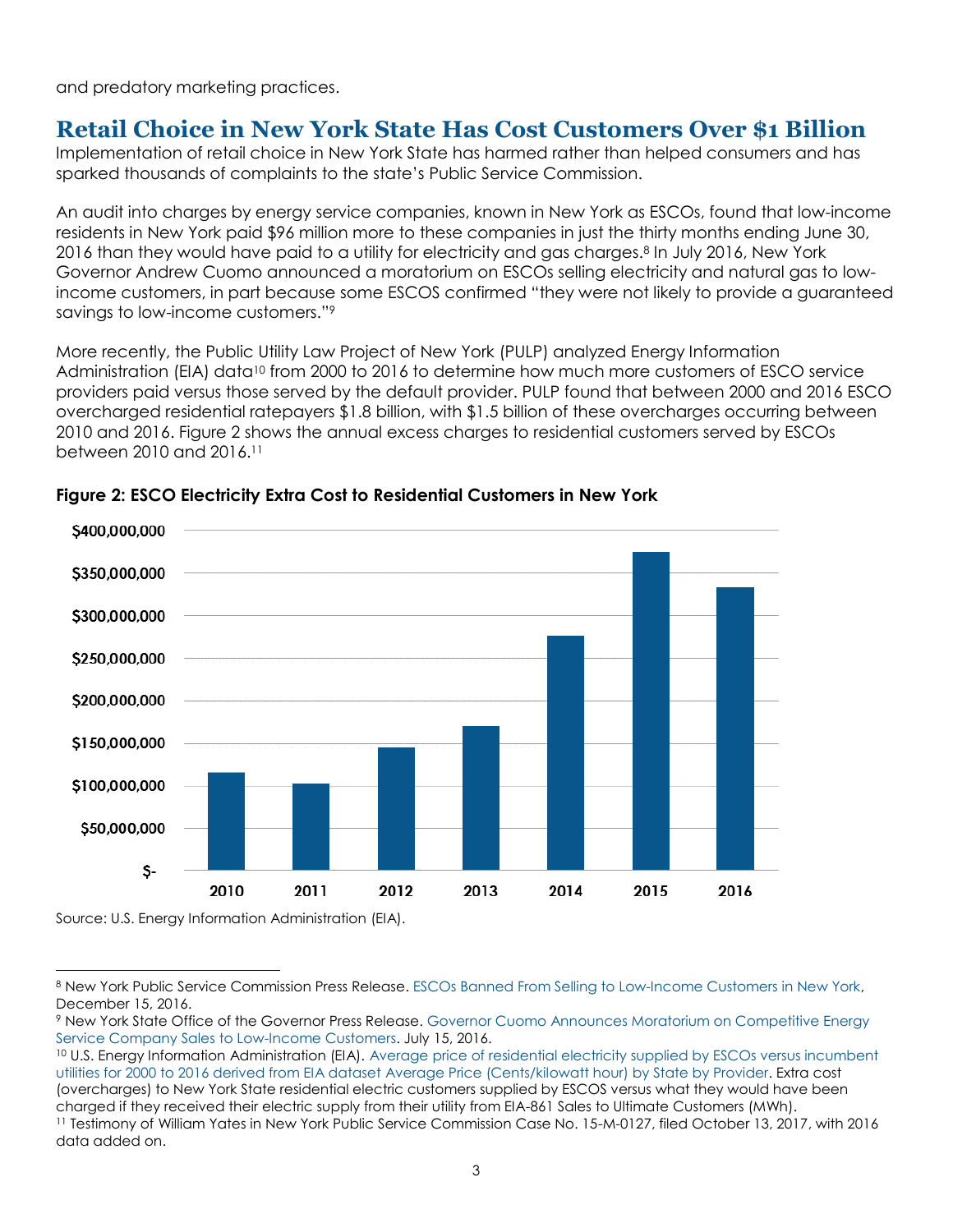Figure 3 shows the difference between the average prices charged to residential customers by electric utilities and those charged by ESCOs. Every year, ESCOs had a higher average price than the default provider.





Source: U.S. Energy Information Administration (EIA).

### **Retail Choice Led to Higher Rates and Deceptive Marketing Practices in Several Other States**

In addition to the well-documented problems in New York, investigations in several other states show that customers have been harmed by the practices of companies in retail choice markets. These include:

**Customers Paid Well Over Market Price for Electricity in Massachusetts, Connecticut, and Illinois** Following an influx of complaints received about energy supply companies, the Massachusetts Attorney General's Office commissioned a report to investigate whether residential customers benefit from purchasing their electricity from an energy supply company versus the default electric service provider. Susan Baldwin, the report's author, found that between July 2015 and June 2017, customers participating in the competitive supply market paid  $$176.8$  million more<sup>13</sup> than they would have paid if they had purchased from their default provider. Additionally, Baldwin found that low-income households in Massachusetts participated in the competitive supply market at twice the rate as non-low-income households, amounting to an average annual loss of \$252 for low-income households.

Data analyzed by the Office of Consumer Counsel in Connecticut found that for June 2016 through May 2017, residential customers in Connecticut who purchased electricity from competitive energy suppliers paid \$66,736,598 more than they would have paid if they purchased from their default service provider. 14

<sup>14</sup> Bosco, J[. Competing to Overcharge Consumers: The Competitive Electric Supplier Market in Massachusetts.](http://www.nclc.org/images/pdf/pr-reports/competitive-energy-supply-report.pdf) National Consumer Law Center. April 2018.

<sup>&</sup>lt;sup>12</sup> The average price for the utility is derived by taking the total of the full service, which includes delivery and the supply price of electricity for the utility. The ESCO average price represents the total of the utility delivery price and the ESCO supply price of electricity.

<sup>13</sup> Baldwin, S. Are Consumers Benefiting from Competition? An Analysis of the Individual Residential Electric Supply Market in [Massachusetts.](https://www.energymarketers.com/Documents/Comp_Supply_Report_Final_032918.pdf) March 2018.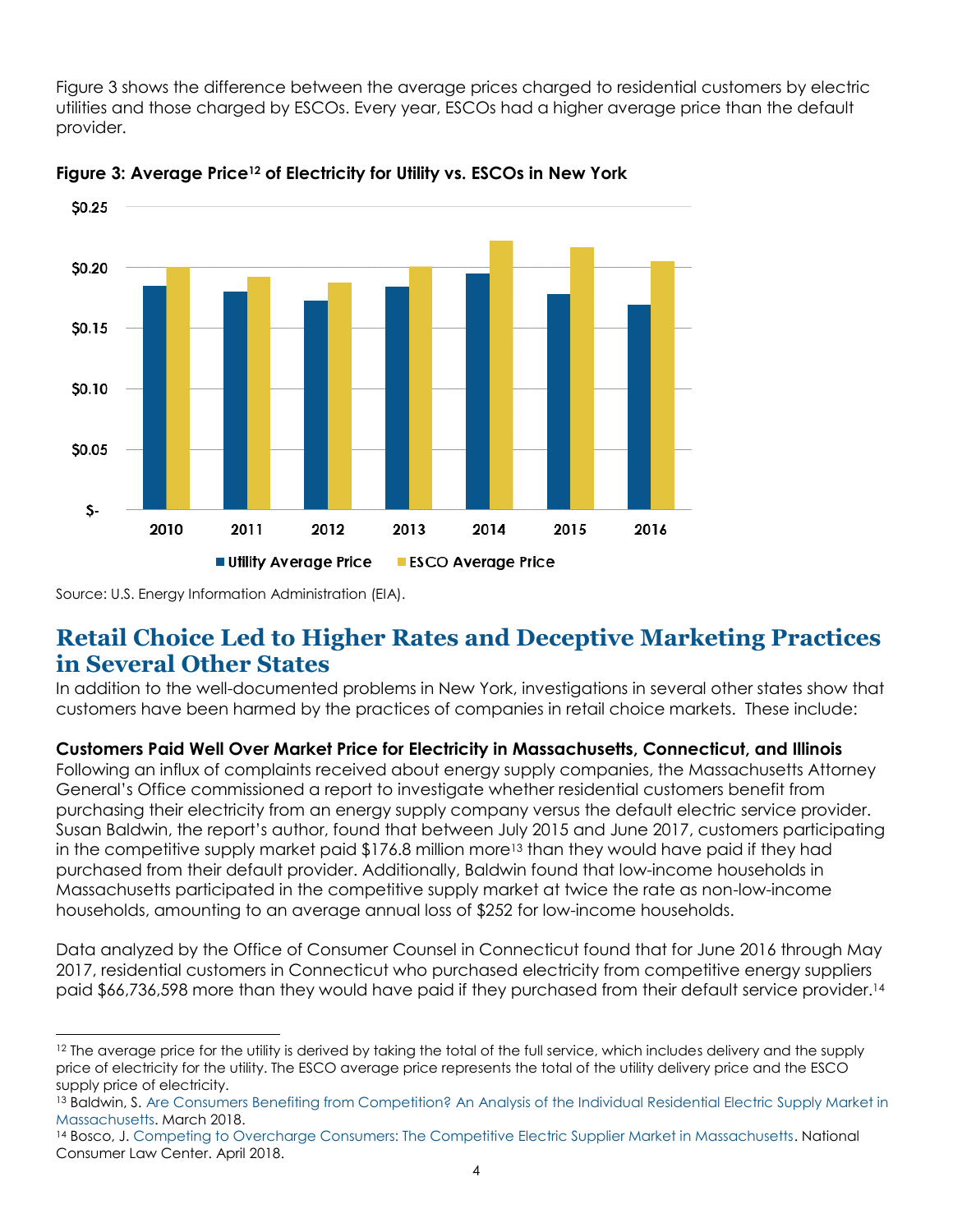The Illinois Commerce Commission found similar results— residential customers purchasing from competitive energy suppliers spent \$115,204,320 more from June 2014 to May 2015; \$73,439,971 more between June 2015 and May 2016; and \$152,108,081 from June 2016 to May 2017.<sup>15</sup>

#### **Deceptive Marketing Practices Have Harmed Customers**

Enforcement agencies in New Jersey, Pennsylvania, Illinois, and Massachusetts have levied fines against retail choice service providers for deceptive and misleading behavior.16, 17, 18, 19

These states found that some energy service companies used deceptive door-to-door and telemarking strategies to persuade customers to switch to their service, including misleading customers about contract terms, (offering a low introductory price that quickly spikes with a high variable rate) and trapping customers in contracts through high cancellation fees. Consumers also complained about energy service companies engaging in an illegal practice known as "slamming," whereby they switch customers to the energy service company without their knowledge. Many of these malicious practices employed by energy service companies have targeted low-income households, minorities and those who do not speak English. In Massachusetts, complaints against energy service companies included members of a sales team misrepresenting themselves as National Grid employees in order to access a locked apartment building and then convincing a customer to switch to their gas service, while also switching her electrical service without her knowledge.<sup>20</sup>

### **Retail Choice is the Wrong Model for Puerto Rico**

Based on these experiences, there is significant reason to believe that retail choice will harm rather than help residential electricity customers in Puerto Rico. Low-income residents on the island, where the poverty rate is 43.5%,<sup>21</sup> may be particularly vulnerable to the misleading and predatory tactics some energy service companies have used elsewhere.

The introduction of retail choice would further burden a weakened electric regulator and allow predatory suppliers to take advantage of Puerto Ricans seeking relief from high electric prices.

Puerto Rico recently enacted a new law consolidating the Puerto Rico Energy Commission under the umbrella of the Public Service Regulation Board, while cutting the commission's budget. In addition, Puerto Rico appears to be<sup>22</sup> moving toward a sale of all, or many, of PREPA's assets to third parties, a system that could cause further chaos.

Retail choice does nothing to address the fundamental challenges that have caused Puerto Rico's electricity prices to rise to unsustainable levels, including: PREPA's high level of debt; disinvestment in transmission, generation and distribution infrastructure; and extreme reliance on oil-fired generation. These problems have only been exacerbated by the utility's high level of unpaid customer bills, management corruption, and need to rebuild its system following Hurricane Maria. Retail choice would offer no escape from these realities: indeed, it would likely raise the very high rates that already burden PREPA's residential customers.

 <sup>15</sup> *Ibid*.

<sup>&</sup>lt;sup>16</sup> Ibid. Just Energy entered into an Assurance of Discontinuance and restitution for consumers in the amount of \$3.8 million for misleading marketing practices and customer overcharges.

<sup>17</sup> [Retail Energy Providers in New Jersey settled for \\$2.1 million for malicious marketing.](https://www.njconsumeraffairs.gov/News/Pages/01082015b.aspx)

<sup>18</sup> [Respond Power settled a case in Pennsylvania where they paid \\$5.2 million for deceptive marketing.](http://www.puc.state.pa.us/about_puc/press_releases.aspx?ShowPR=3740)

<sup>&</sup>lt;sup>19</sup> [A case against Major Energy was filed in Illinois for their deceptive sales pitches.](http://illinoisattorneygeneral.gov/pressroom/2018_04/20180409.html)

<sup>20</sup> *Ibid*.

<sup>21</sup> United States Census Bureau. [Population Estimates, July 1, 2017, Puerto Rico.](https://www.census.gov/quickfacts/pr)

<sup>22</sup> *Associated Press*. [Puerto Rico gov. signs bill to privatize PREPA utility assets.](https://www.elp.com/articles/2018/06/puerto-rico-gov-signs-bill-to-privatize-prepa-utility-assets.html) June 21, 2018.